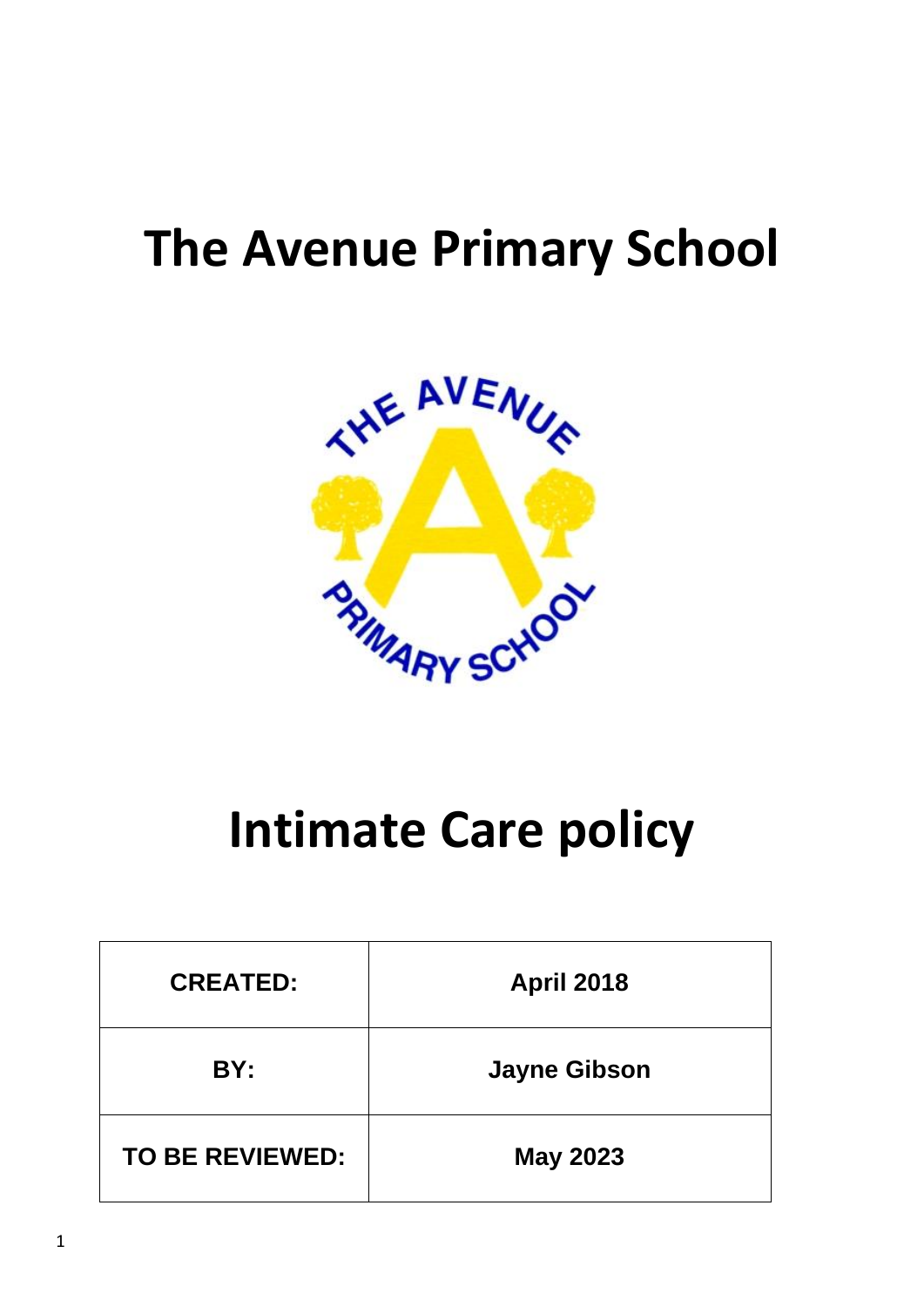#### **1 INTRODUCTION AND SCOPE**

- 1.1 This policy is written in accordance with Section 175 of the Education Act 2002 and the Government guidance 'Keeping Children Safe in Education' to safeguard and promote the welfare of all pupils and staff within The Avenue Primary School.
- 1.2 The Avenue Primary School takes seriously its responsibility to safeguard and promote the welfare of the children and young people in its care. Meeting a pupil's intimate care needs is one aspect of safeguarding.
- 1.3 The school recognises its duties and responsibilities in relation to the Equalities Act 2010 which requires that any pupil with an impairment that affects his/her ability to carry out day-to-day activities must not be discriminated against.
- 1.4 This intimate care policy should be read in conjunction with the school and Local Authority policies referenced below:
	- Safeguarding policy and child protection procedures
	- Staff code of conduct and guidance on safer working practice
	- Whistle-blowing and allegations management policies
	- Health and safety policy and procedures
	- Special Educational Needs policy
	- Policy for the administration of medicines
	- First Aid policy
	- Local Authority Safeguarding Children's Board (SCB) Child Protection guidelines
- 1.5 The school is committed to ensuring that all staff responsible for the intimate care of pupils will undertake their duties in a professional manner at all times. It is acknowledged that these adults are in a position of great trust.
- 1.6 We recognise that all pupils, whatever their age, gender, disability, religion, ethnicity or sexual orientation should be treated with respect and dignity when intimate care is given. The child's welfare is of paramount importance and his/her experience of intimate and personal care should be a positive one. It is essential that every pupil is treated as an individual and that care is given gently and sensitively: no pupil should be attended to in a way that causes distress or pain.
- 1.7 Staff will work in close partnership with parents/carers and other professionals to share information and provide continuity of care.
- 1.8 Where pupils with complex and/or long-term health conditions have a health care plan in place, the plan should, where relevant, take into account the principles and best practice guidance in this intimate care policy.
- 1.9 All staff undertaking intimate care must be given appropriate training and advice from an experienced member of staff as required.
- 1.10 This Intimate Care Policy has been developed to safeguard children and staff. It applies to everyone involved in the intimate care of children.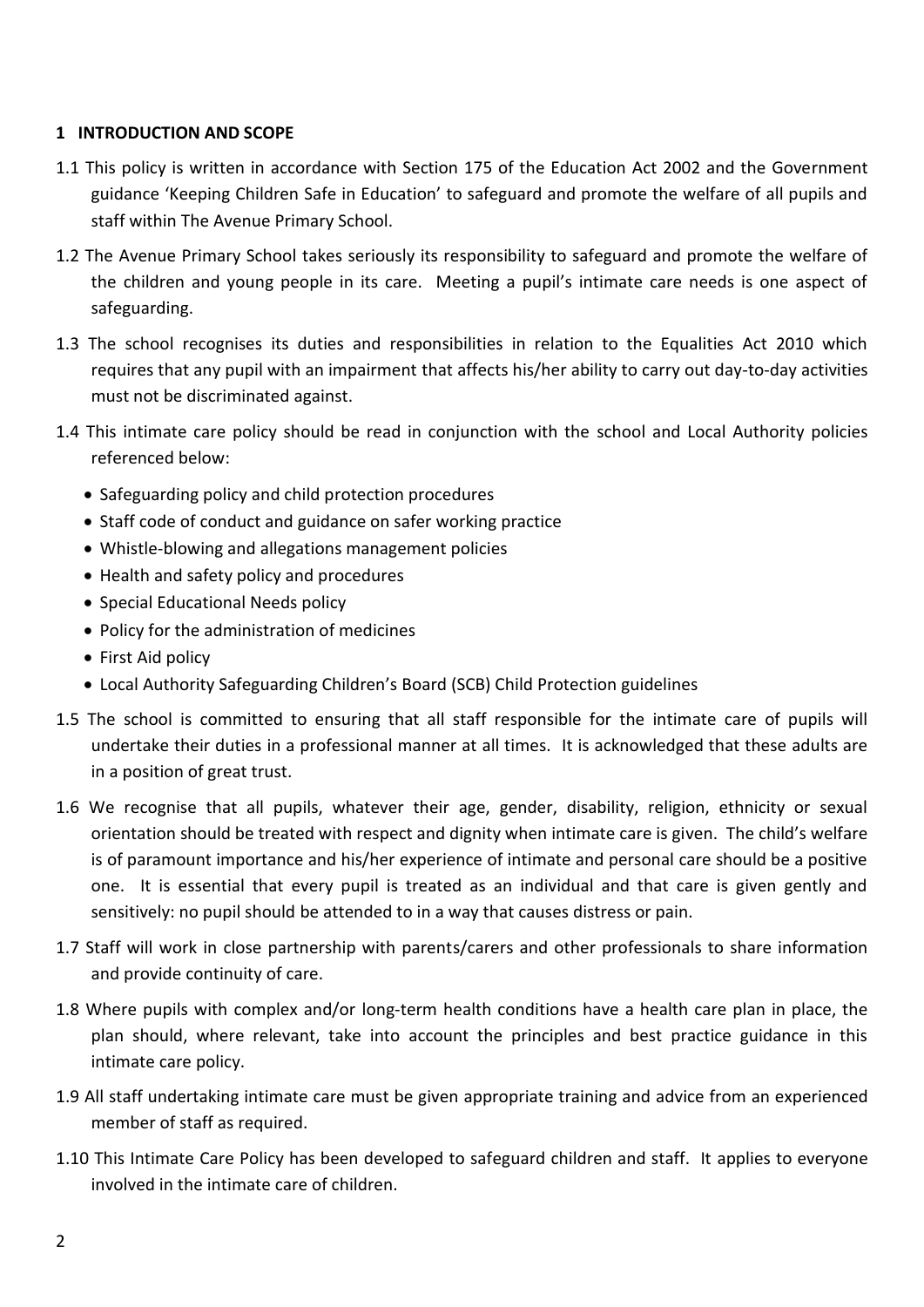- 1.11 Child focused principles of intimate care-
- 1.12 The following are the fundamental principles upon which this Policy and Guidelines are based:
	- Every child has the right to be safe.
	- Every child has the right to personal privacy.
	- Every child has the right to be valued as an individual.
	- Every child has the right to be treated with dignity and respect.
	- Every child has the right to be involved and consulted in their own intimate care to the best of their abilities.
	- Every child has the right to express their views on their own intimate care and to have such views taken into account.
	- Every child has the right to have levels of intimate care that are as consistent as possible.

## **2 DEFINITION**

- 2.1 Intimate care can be defined as any care which involves washing, touching or carrying out a procedure to intimate, personal areas of the body which most people usually carry out themselves, but some pupils are unable to do because of their young age, physical difficulties, disability or other special needs. Examples include care associated with incontinence as well as more ordinary tasks such as help with washing, toileting or dressing.
- 2.2 It also includes supervision of pupils involved in intimate self-care.
- 2.3 Intimate care will normally be undertaken on the school premises, in a designated area. However, there will be occasions (trips and residential visits) when intimate care is required to take place offsite. In these circumstances, all necessary precautions should be taken to ensure that the level of care is not compromised and the child's dignity is maintained at all times.

#### **3 BEST PRACTICE**

- 3.1 Where relevant, it is good practice to agree with the pupil and parents/carers appropriate terminology for private parts of the body and functions and this should be noted in the plan.
- 3.2 Where an EHCP is not in place, parents/carers will be informed the same day if their child has needed help with meeting intimate care needs (e.g. has had an 'accident' and wet or soiled him/herself). It is recommended practice that information on intimate care should be treated as confidential and communicated in person, or by telephone or by sealed letter, not through a home/school diary.
- 3.3 In relation to record keeping, a written staff record should be kept using a consistent format, every time a child receives intimate care from a member of staff.
- 3.4 These records will be kept safe and available to parents/carers on request.
- 3.5 All pupils will be supported to achieve the highest level of autonomy that is possible given their age and abilities. Staff will encourage each individual pupil to do as much for his/herself as possible to promote greater independence and self-esteem.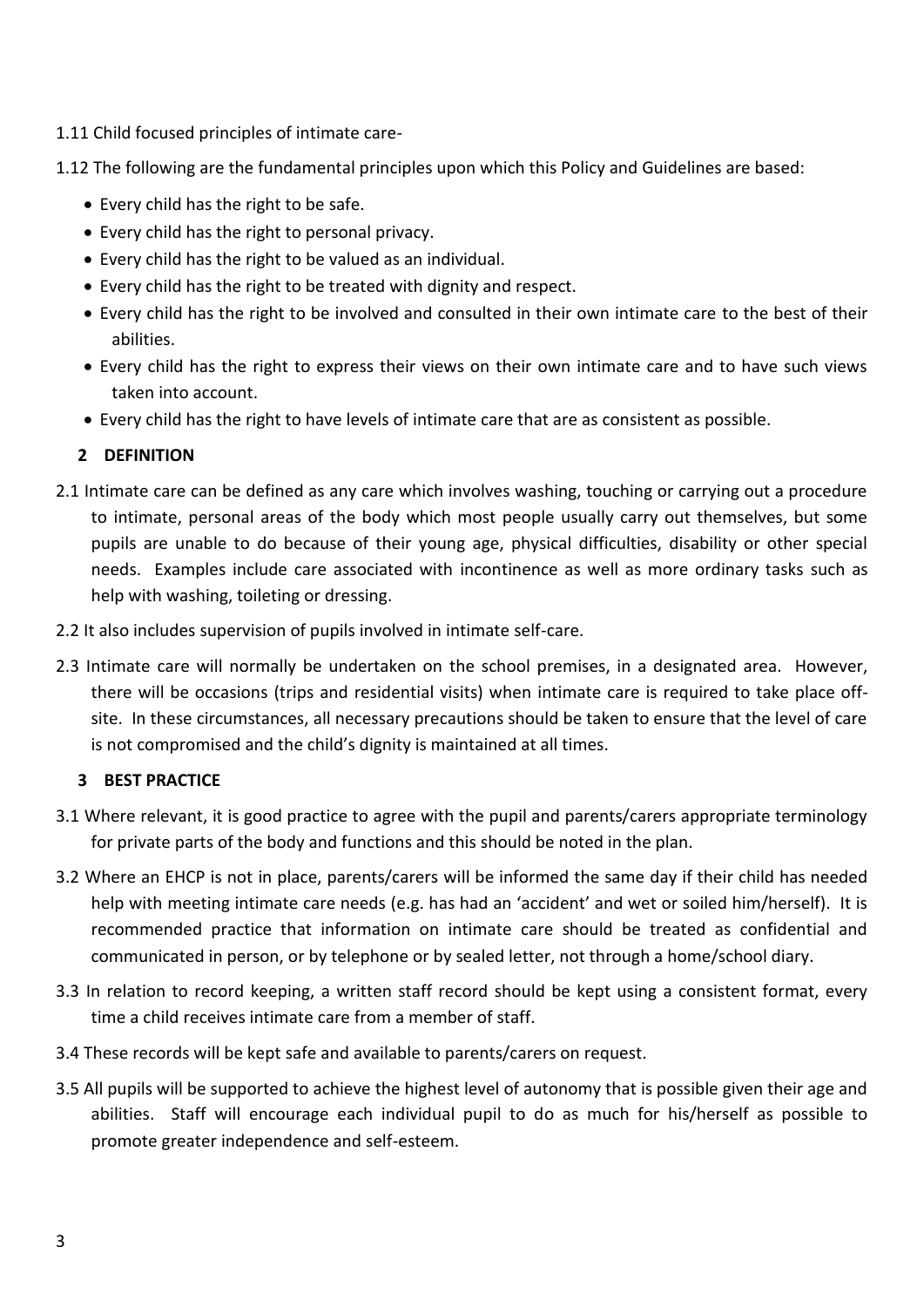- 3.6 Staff who provide intimate care should be fully aware of best practice regarding infection control, including the requirement to wear disposable gloves and aprons where appropriate, and safe disposal of bodily fluids and sharps in designated waste bins.
- 3.7 There must be careful communication with each pupil who needs help with intimate care in line with their age and preferred means of communication (verbal, symbolic, etc.) to discuss their needs and preferences. Where the pupil is of an appropriate age, and has a good level of cognition, permission should be sought before starting an intimate procedure. Pupils who present with impaired cognition and/or interaction must have intimate care procedures explained to them, but in a method that they will fully understand i.e. using sign/gesture if necessary.
- 3.8 Every child's right to privacy and modesty will be respected, to preserve their dignity. Whilst the pupil's wishes and feelings should be sought and taken into account for the safety of both the child and staff, it is school policy that, where possible, **two** adults should be present during all **intimate** care procedures.
- 3.9 The religious views, beliefs and cultural values of children and their families should be made known prior to any intimate care procedures being undertaken. In circumstances where a parent or child's preferences would affect or determine the gender of the carer(s) undertaking the intimate care procedure, the school will make every effort to accommodate parental wishes, however certain workforce restrictions may prevent this as we have more female staff than male.
- 3.10 Adults who assist pupils with intimate care will be employees of the school. They will not be students or volunteers. The standard range of safer recruitment checks, including enhanced DBS checks will always be made prior to employment commencing.
- 3.11 All staff should be aware of the school's Confidentiality Policy. Sensitive information will be shared only with those who need to know.
- 3.12 Health & Safety guidelines should be adhered to regarding waste products, and protocols for the safe disposal of large amounts of waste products or any quantity of products that come under the heading of clinical waste should be made.
- 3.13 No member of staff will carry a mobile phone, camera or similar device whilst providing intimate care.

#### **4 SAFEGUARDING & CHILD PROTECTION**

- 4.1 The school's child protection procedures will always be adhered to, and all staff will receive annual Safeguarding training.
- 4.2 From a child protection perspective, it is acknowledged that intimate care involves risks for children and adults as it may involve staff touching private parts of a pupil's body. Across the school, best practice will be promoted and all adults (including those who are involved in intimate care and others in the vicinity) will be encouraged to be vigilant at all times, to seek advice where relevant and take account of safer working practice.
- 4.3 Where appropriate, pupils will be taught personal safety skills carefully matched to their level of development and understanding.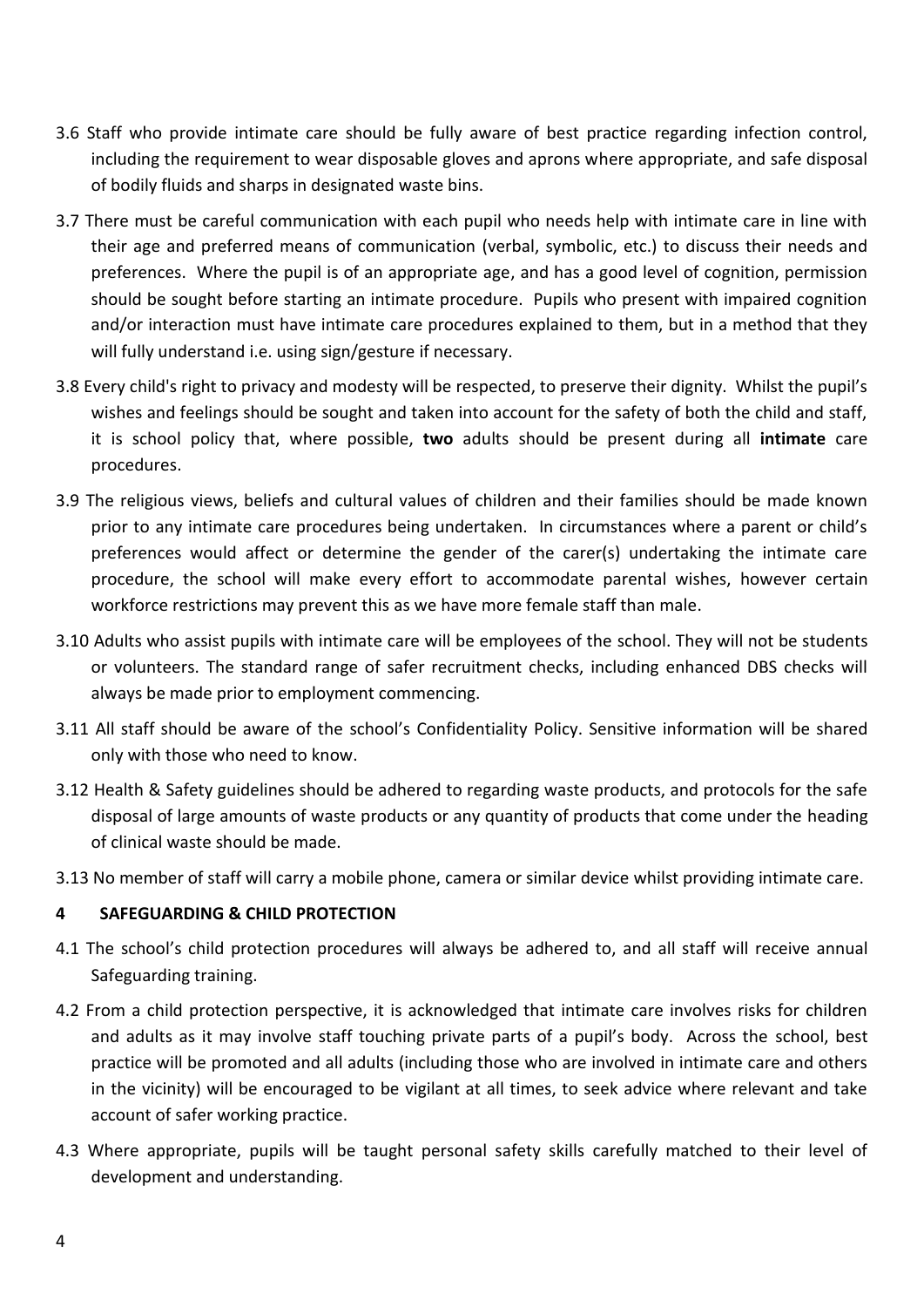- 4.4 If a member of staff has any concerns about physical changes in a pupil's presentation, e.g. unexplained marks, bruises, etc she/he will immediately report concerns to the person responsible for Safeguarding (Head Teacher / Deputy Head Teacher). A clear written record of the concern will then be completed and recorded on CPOMS. A referral will be made to the relevant Local Authority Children's Services Social Care Team, if appropriate, in accordance with the school's child protection procedures. Local procedures will then be followed.
- 4.5 The school and its employees recognise that pupils with special needs and/or who are disabled may be particularly vulnerable to abuse.
- 4.6 If a pupil becomes unusually distressed or very unhappy about being cared for by a particular member of staff, this should be reported to the Head Teacher / Deputy Head Teacher immediately. The matter will be investigated at an appropriate level and outcomes recorded. Parents/carers will be contacted immediately in order to reach a satisfactory outcome. Staffing schedules will be altered until the issue(s) is/are resolved to enable continuity of care. Further advice will be taken from outside agencies if necessary.
- 4.7 If a pupil, or any other person acting on their behalf, makes an allegation against an adult working at the school this should be reported to the Head Teacher/ Deputy Head Teacher, who will consult the Local Authority Designated Officer (LADO) in accordance with the school's policy on dealing with allegations of abuse against members of staff and volunteers. It should not be discussed with any other members of staff or the member of staff the allegation relates to. Advice will be taken from the LADO.
- 4.8 Similarly, any adult who has concerns about the conduct of a colleague at the school or about any improper practice will report this to the Head Teacher or Deputy Head, in accordance with the school's safeguarding procedures and whistle-blowing policies.

4.9 SOME PUPILS MAY REQUIRE ASSISTANCE WITH INVASIVE OR NON-INVASIVE MEDICAL PROCEDURES SUCH AS THE ADMINISTRATION OF COLOSTOMY BAGS. THESE PROCEDURES WILL BE DISCUSSED WITH PARENTS/CARERS, DOCUMENTED IN THE CHILD'S INDIVIDUAL CARE PLAN AND WILL ONLY BE CARRIED OUT BY CARE STAFF WHO HAVE BEEN TRAINED/ ADVISED TO DO SO.

#### **5 SWIMMING**

- 5.1 Whilst we recognise that it is desirable to have two adults to accompany children in changing areas, this is not always possible for operational / staffing reasons. In these circumstances, staff should avoid intimate contact with children in their care unless there is no alternative course of action for the safety/ wellbeing of the child/ children in their care.
- 5.2 Whilst the school will try to ensure that staff only deal with children of the same sex; this is not always possible. Staff are working in a professional capacity and it is expected that because of operational necessity, staff of the opposite gender will support children with intimate care or accompany children of the opposite gender whilst they change clothing.